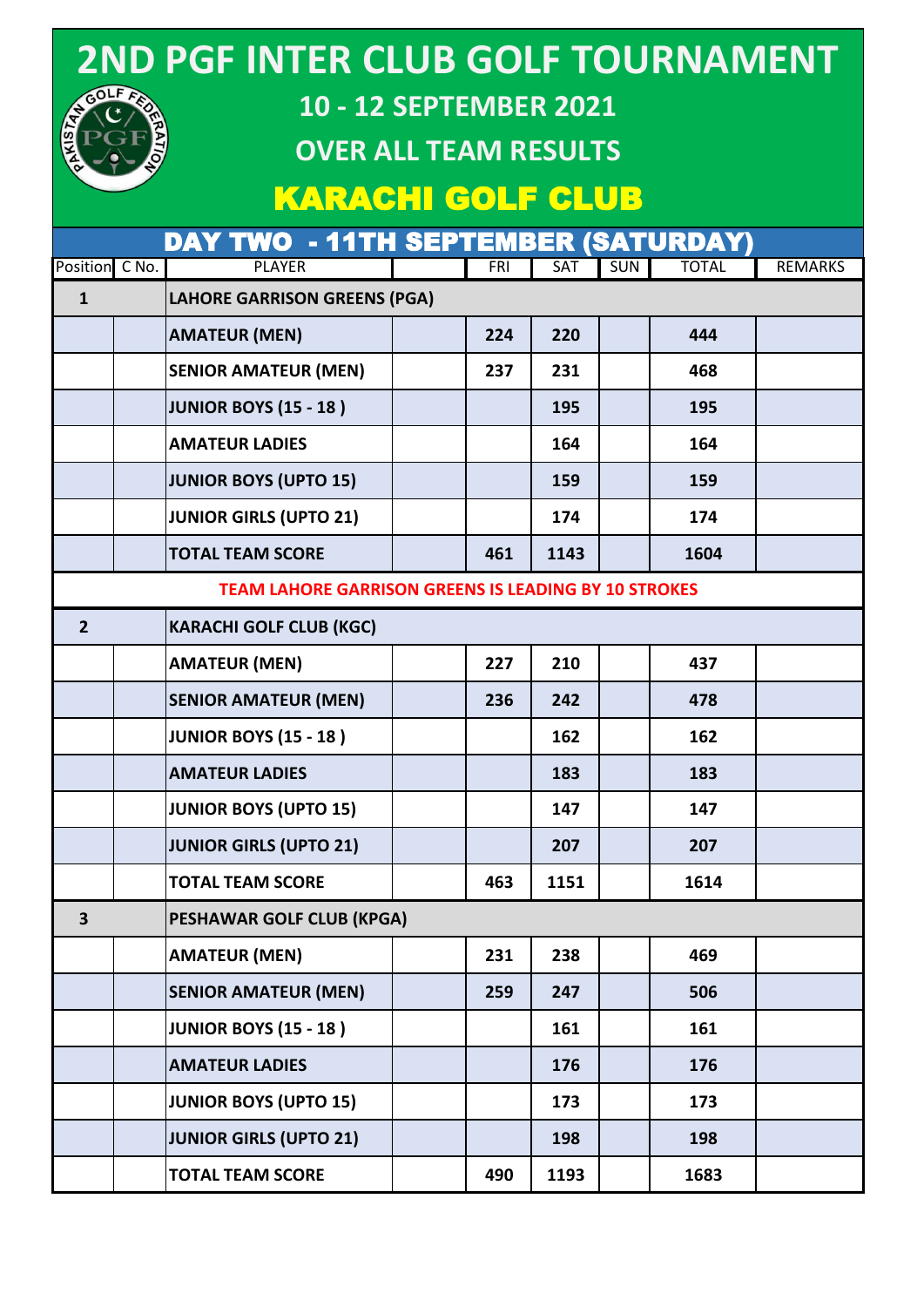# GOLF FA

### **2ND PGF INTER CLUB GOLF TOURNAMENT**

#### **10 - 12 SEPTEMBER 2021**

#### **AMATEURS (MEN) TEAM RESULTS**

#### KARACHI GOLF CLUB

|                                                                               |                                | <b>DAY TWO - 11TH SEPTEMBER (SATURDAY)</b> |            |                 |                 |              |            |     |                |  |
|-------------------------------------------------------------------------------|--------------------------------|--------------------------------------------|------------|-----------------|-----------------|--------------|------------|-----|----------------|--|
| Position C No.                                                                |                                | <b>PLAYER</b>                              |            | RD <sub>1</sub> | RD <sub>2</sub> |              | RD 3 TOTAL | PAR | <b>REMARKS</b> |  |
| $\mathbf{1}$                                                                  | <b>KARACHI GOLF CLUB (KGC)</b> |                                            |            |                 |                 |              |            |     |                |  |
|                                                                               | 12                             | <b>HAMZA SHIKOH KHAN</b>                   | <b>KGC</b> | 75              | 72              | $\mathbf 0$  | 147        | 75  |                |  |
|                                                                               | 9                              | YASHAL SHAH                                | <b>KGC</b> | 76              | 69              | $\mathbf 0$  | 145        | 73  |                |  |
|                                                                               | 11                             | <b>ABDULLAH ADIL</b>                       | <b>KGC</b> | 76              | 76              | $\mathbf 0$  | 152        | 80  |                |  |
|                                                                               | 10                             | <b>SAIM SHAZLI</b>                         | <b>KGC</b> | 79              | 69              | $\mathbf 0$  | 148        | 76  |                |  |
|                                                                               |                                |                                            |            |                 |                 |              |            |     |                |  |
|                                                                               |                                | <b>TOTAL TEAM SCORE</b>                    |            | 227             | 210             | $\mathbf 0$  | 437        | 5   |                |  |
| <b>TEAM KARACHI GOLF CLUB IS LEADING IN AMATEUR MEN CATEGORY BY 7 STROKES</b> |                                |                                            |            |                 |                 |              |            |     |                |  |
| $\overline{2}$                                                                |                                | <b>LAHORE GARRISON GREENS (PGA)</b>        |            |                 |                 |              |            |     |                |  |
|                                                                               | $\overline{3}$                 | <b>NOUMAN ILYAS</b>                        | LGG        | 72              | 74              | $\mathbf{0}$ | 146        | 74  |                |  |
|                                                                               | $2^{\circ}$                    | <b>DAMIL ATTAULLAH</b>                     | <b>LGG</b> | 75              | 73              | 0            | 148        | 76  |                |  |
|                                                                               | $\overline{4}$                 | <b>AHMAD S KIYANI</b>                      | <b>LGG</b> | 77              | 73              | 0            | 150        | 78  |                |  |
|                                                                               | $\mathbf{1}$                   | <b>CAPT MUHAYMIN</b>                       | <b>LGG</b> | 82              | 77              | $\mathbf 0$  | 159        | 87  |                |  |
|                                                                               |                                |                                            |            |                 |                 |              |            |     |                |  |
|                                                                               |                                | <b>TOTAL TEAM SCORE</b>                    |            | 224             | 220             | $\mathbf 0$  | 444        | 12  |                |  |
| $\overline{\mathbf{3}}$                                                       |                                | <b>PESHAWAR GOLF CLUB (KPGA)</b>           |            |                 |                 |              |            |     |                |  |
|                                                                               | 5                              | <b>TAIMOOR DURRANI</b>                     | <b>PGC</b> | 79              | 83              | $\mathbf 0$  | 162        | 90  |                |  |
|                                                                               | 6                              | <b>HAMZA KHATTAK</b>                       | <b>PGC</b> | 71              | 71              | $\mathbf 0$  | 142        | 70  |                |  |
|                                                                               | $\overline{7}$                 | <b>KABIR AHMED</b>                         | <b>PGC</b> | 81              | 84              | $\mathbf 0$  | 165        | 93  |                |  |
|                                                                               | 8                              | <b>REHMAN SHAH</b>                         | <b>PGC</b> | 91              | 86              | $\mathbf 0$  | 177        | 105 |                |  |
|                                                                               |                                |                                            |            |                 |                 |              |            |     |                |  |
|                                                                               |                                | <b>TOTAL TEAM SCORE</b>                    |            | 231             | 238             | $\mathbf 0$  | 469        | 37  |                |  |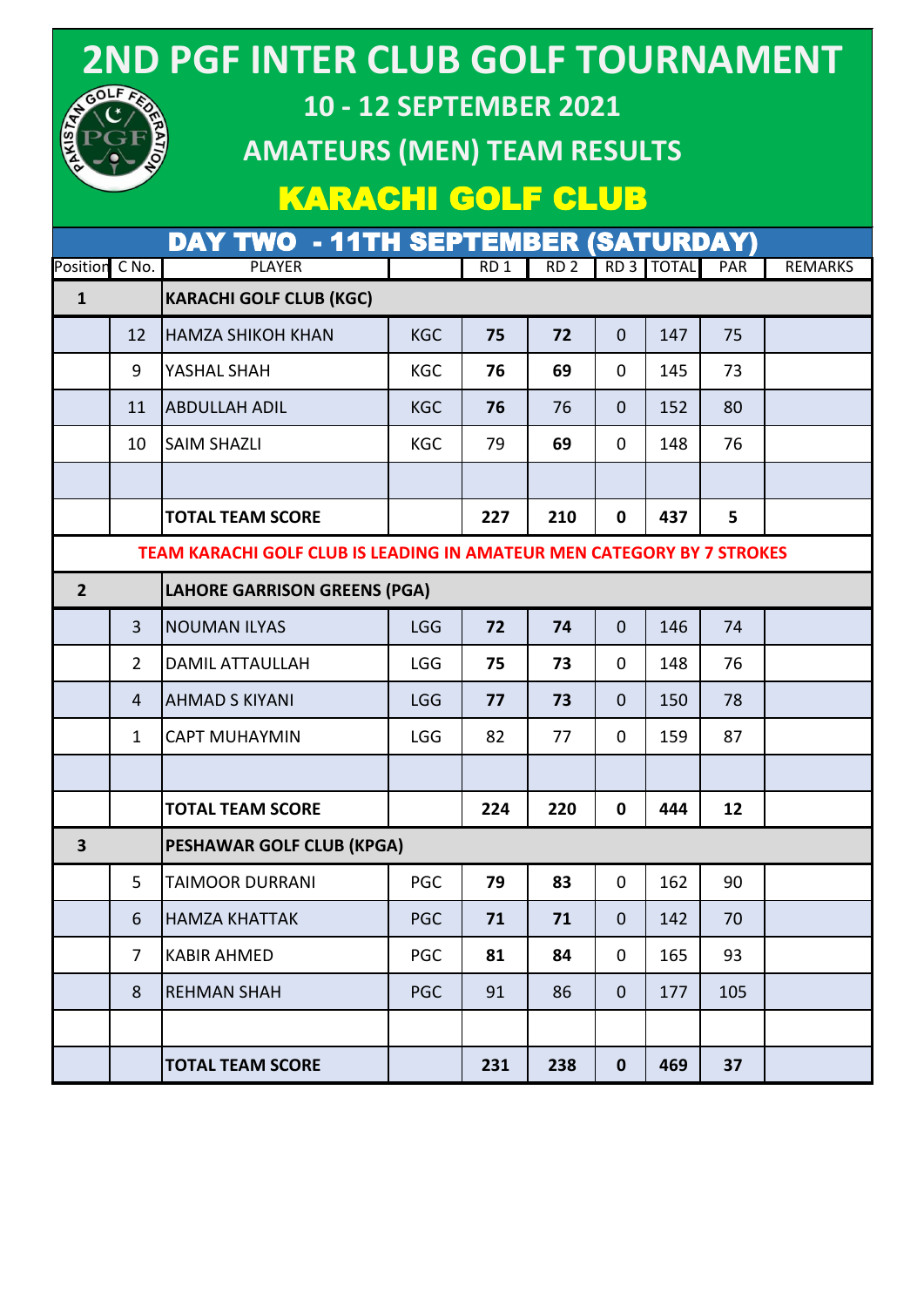## **2ND PGF INTER CLUB GOLF TOURNAMENT**



#### **10 - 12 SEPTEMBER 2021**

#### **SENIOR AMATEURS TEAM RESULTS**

#### KARACHI GOLF CLUB

DAY TWO - 11TH SEPTEMBER (SATURDAY)

| Position C No.          |                                     | <b>PLAYER</b>                                                                    |            | RD <sub>1</sub> | RD <sub>2</sub> |              | RD 3   TOTAL | PAR | <b>REMARKS</b> |  |  |  |
|-------------------------|-------------------------------------|----------------------------------------------------------------------------------|------------|-----------------|-----------------|--------------|--------------|-----|----------------|--|--|--|
| $\mathbf{1}$            | <b>LAHORE GARRISON GREENS (PGA)</b> |                                                                                  |            |                 |                 |              |              |     |                |  |  |  |
|                         | 13                                  | <b>COL ASIF MEHDI</b>                                                            | <b>LGG</b> | 79              | 76              | $\mathbf{0}$ | 155          | 83  |                |  |  |  |
|                         | 14                                  | <b>COL MUHAMMAD SHAFI</b>                                                        | <b>LGG</b> | 79              | 78              | $\mathbf 0$  | 157          | 85  |                |  |  |  |
|                         | 15                                  | <b>TARIQ MEHMOOD</b>                                                             | <b>LGG</b> | 79              | 77              | $\mathbf{0}$ | 156          | 84  |                |  |  |  |
|                         | 16                                  | <b>RASHID AKBAR</b>                                                              | <b>LGG</b> | 88              | 83              | $\mathbf 0$  | 171          | 99  |                |  |  |  |
|                         |                                     |                                                                                  |            |                 |                 |              |              |     |                |  |  |  |
|                         |                                     | <b>TOTAL TEAM SCORE</b>                                                          |            | 237             | 231             | $\mathbf 0$  | 468          | 36  |                |  |  |  |
|                         |                                     | TEAM LAHORE GARRISON GREENS IS LEADING IN SENIOR AMATEURS CATEGORY BY 10 STROKES |            |                 |                 |              |              |     |                |  |  |  |
| $\overline{2}$          |                                     | <b>KARACHI GOLF CLUB (KGC)</b>                                                   |            |                 |                 |              |              |     |                |  |  |  |
|                         | 22                                  | <b>KHURRAM KHAN</b>                                                              | <b>KGC</b> | 78              | 81              | $\mathbf{0}$ | 159          | 87  |                |  |  |  |
|                         | 23                                  | <b>CDR MAJID SATTI</b>                                                           | <b>KGC</b> | 78              | 91              | $\mathbf 0$  | 169          | 97  |                |  |  |  |
|                         | 24                                  | <b>CDRE SHAHID HABIB</b>                                                         | <b>KGC</b> | 80              | 81              | $\mathbf{0}$ | 161          | 89  |                |  |  |  |
|                         | 21                                  | <b>ASAD I A KHAN</b>                                                             | <b>KGC</b> | 84              | 80              | $\mathbf 0$  | 164          | 92  |                |  |  |  |
|                         |                                     |                                                                                  |            |                 |                 |              |              |     |                |  |  |  |
|                         |                                     | <b>TOTAL TEAM SCORE</b>                                                          |            | 236             | 242             | $\mathbf 0$  | 478          | 46  |                |  |  |  |
| $\overline{\mathbf{3}}$ |                                     | <b>PESHAWAR GOLF CLUB (KPGA)</b>                                                 |            |                 |                 |              |              |     |                |  |  |  |
|                         | 20                                  | <b>ABDUL HAQ</b>                                                                 | <b>PGC</b> | 87              | 83              | $\mathbf 0$  | 170          | 98  |                |  |  |  |
|                         | 18                                  | <b>COL S SHAHADAT</b>                                                            | <b>PGC</b> | 84              | 92              | $\mathbf{0}$ | 176          | 104 |                |  |  |  |
|                         | 19                                  | <b>ARSHAD JAVED</b>                                                              | PGC        | 88              | 84              | 0            | 172          | 100 |                |  |  |  |
|                         | 17                                  | <b>QASIM IJAZ</b>                                                                | <b>PGC</b> | 88              | 80              | $\mathbf 0$  | 168          | 96  |                |  |  |  |
|                         |                                     |                                                                                  |            |                 |                 |              |              |     |                |  |  |  |
|                         |                                     | <b>TOTAL TEAM SCORE</b>                                                          |            | 259             | 247             | $\mathbf 0$  | 506          | 74  |                |  |  |  |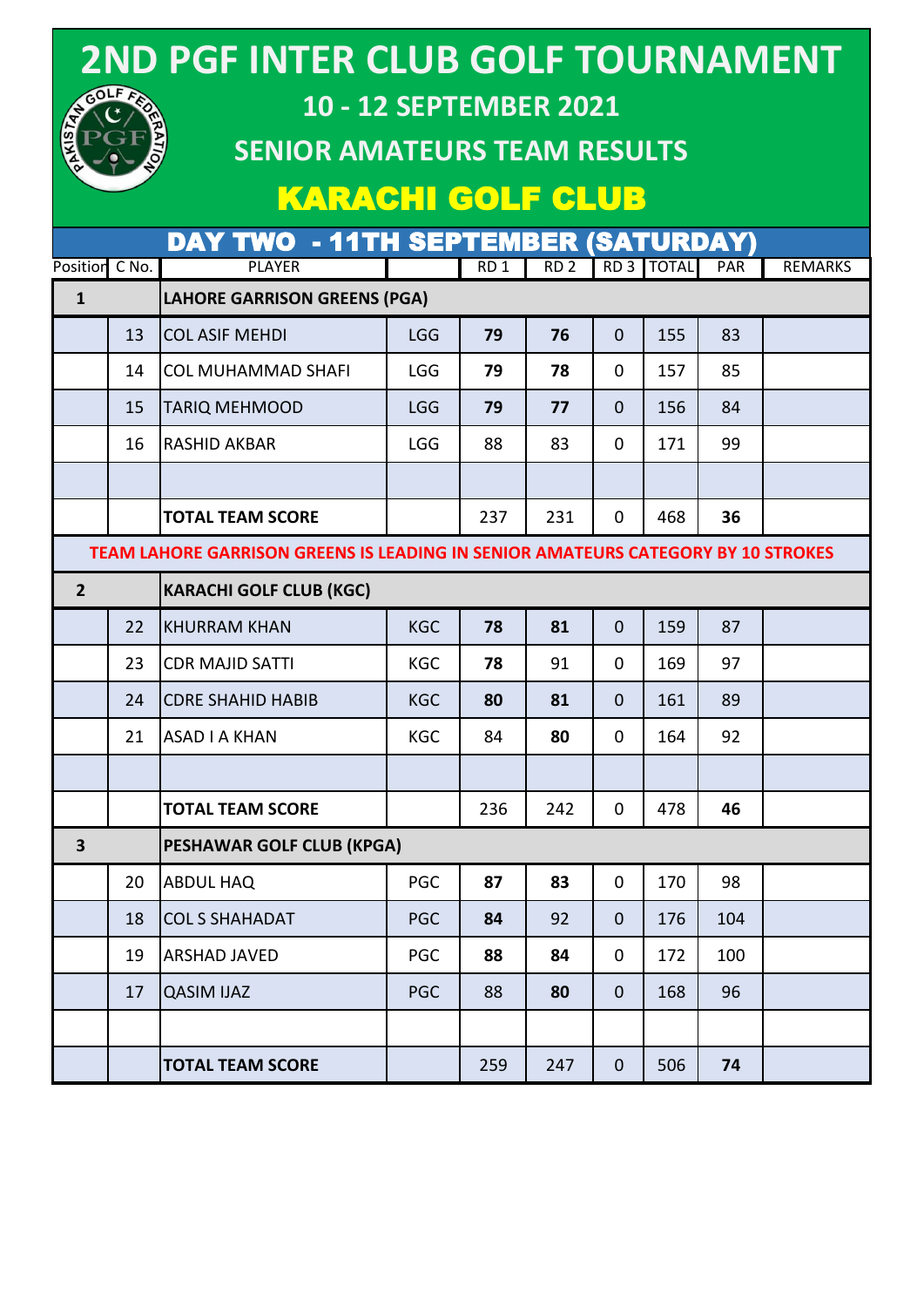| <b>2ND PGF INTER CLUB GOLF TOURNAMENT</b><br>GOLF F<br>10 - 12 SEPTEMBER 2021<br><b>JUNIOR BOYS CATEGORY (A) TEAM RESULTS</b><br><b>KARACHI GOLF CLUB</b> |                                                       |                                                                         |            |  |                 |                 |              |     |                |  |  |
|-----------------------------------------------------------------------------------------------------------------------------------------------------------|-------------------------------------------------------|-------------------------------------------------------------------------|------------|--|-----------------|-----------------|--------------|-----|----------------|--|--|
|                                                                                                                                                           | DAY TWO - 11TH SEPTEMBER (SATURDAY)<br>Position C No. |                                                                         |            |  |                 |                 |              |     |                |  |  |
| $\mathbf{1}$                                                                                                                                              |                                                       | <b>PLAYER</b><br>PESHAWAR GOLF CLUB (KPGA)                              |            |  | RD <sub>1</sub> | RD <sub>2</sub> | <b>TOTAI</b> | PAR | <b>REMARKS</b> |  |  |
|                                                                                                                                                           | 28                                                    | <b>LARAIB UR REHMAN</b>                                                 | <b>PGC</b> |  | 78              | $\Omega$        | 78           | 6   |                |  |  |
|                                                                                                                                                           | 29                                                    | <b>BASIL UR REHMAN</b>                                                  | <b>PGC</b> |  | 83              | 0               | 83           | 11  |                |  |  |
|                                                                                                                                                           |                                                       | <b>M RAZAULLAH</b>                                                      | <b>PGC</b> |  | 91              | $\Omega$        | 91           | 19  |                |  |  |
|                                                                                                                                                           | 30                                                    |                                                                         |            |  |                 |                 |              |     |                |  |  |
|                                                                                                                                                           |                                                       |                                                                         |            |  |                 |                 |              |     |                |  |  |
|                                                                                                                                                           |                                                       | <b>TOTAL TEAM SCORE</b>                                                 |            |  | 161             | $\mathbf{0}$    | 161          | 17  |                |  |  |
|                                                                                                                                                           |                                                       | TEAM PESHAWAR GOLF CLUB IS LEADING IN JUNIOR BOYS CATEGORY BY 1 STROKES |            |  |                 |                 |              |     |                |  |  |
| $\overline{2}$                                                                                                                                            |                                                       | <b>KARACHI GOLF CLUB (KGC)</b>                                          |            |  |                 |                 |              |     |                |  |  |
|                                                                                                                                                           | 25                                                    | <b>DANIYAL KHAN</b>                                                     | <b>KGC</b> |  | 85              | $\Omega$        | 85           | 13  |                |  |  |
|                                                                                                                                                           | 26                                                    | <b>SAMIR RIZWAN FEROZ</b>                                               | <b>KGC</b> |  | 83              | $\Omega$        | 83           | 11  |                |  |  |
|                                                                                                                                                           | 27                                                    | <b>SAMEER SAYEED</b>                                                    | <b>KGC</b> |  | 79              | $\Omega$        | 79           | 7   |                |  |  |
|                                                                                                                                                           |                                                       |                                                                         |            |  |                 |                 |              |     |                |  |  |
|                                                                                                                                                           |                                                       | <b>TOTAL TEAM SCORE</b>                                                 |            |  | 162             | 0               | 162          | 18  |                |  |  |
| $\overline{\mathbf{3}}$                                                                                                                                   | <b>LAHORE GARRISON GREENS (PGA)</b>                   |                                                                         |            |  |                 |                 |              |     |                |  |  |
|                                                                                                                                                           | 31                                                    | <b>TAYYAB TAHIR</b>                                                     | <b>LGG</b> |  | 94              | 0               | 94           | 22  |                |  |  |
|                                                                                                                                                           | 32                                                    | <b>JAMSHED MATLOOB</b>                                                  | <b>LGG</b> |  | 101             | $\mathbf{0}$    | 101          | 29  |                |  |  |
|                                                                                                                                                           | 33                                                    | MUHAMMAD ASLAM RANA                                                     | <b>LGG</b> |  | 107             | 0               | 107          | 35  |                |  |  |
|                                                                                                                                                           |                                                       | <b>TOTAL TEAM SCORE</b>                                                 |            |  | 195             | $\mathbf 0$     | 195          | 51  |                |  |  |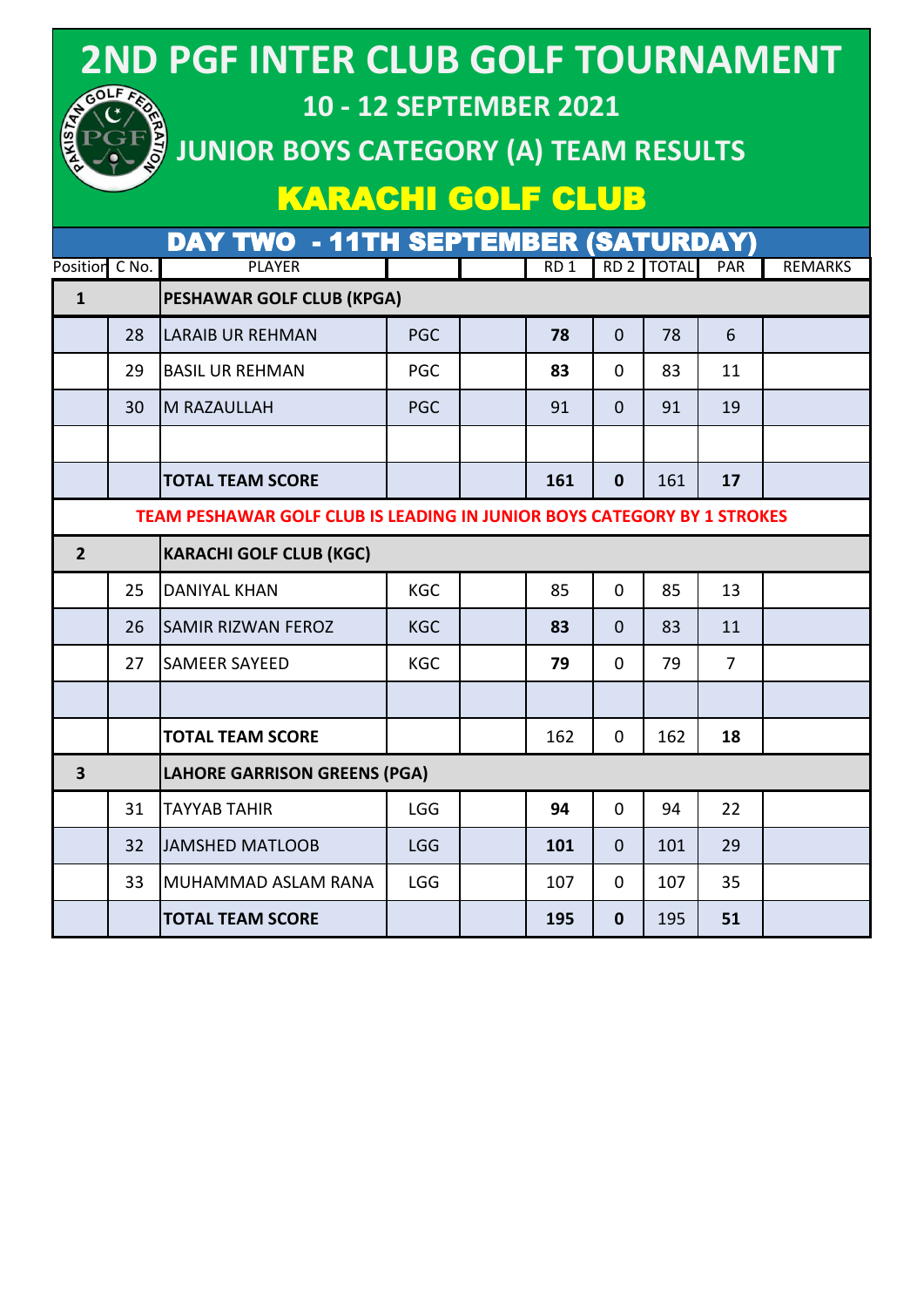| <b>2ND PGF INTER CLUB GOLF TOURNAMENT</b><br>GOLF FE<br><b>10 - 12 SEPTEMBER 2021</b><br><b>AMATEUR LADIES TEAM RESULTS</b><br><b>KARACHI GOLF CLUB</b> |       |                                                                                        |            |  |                 |                 |              |            |                |
|---------------------------------------------------------------------------------------------------------------------------------------------------------|-------|----------------------------------------------------------------------------------------|------------|--|-----------------|-----------------|--------------|------------|----------------|
|                                                                                                                                                         |       | <b>DAY TWO - 11TH SEPTEMBER (SATURDAY)</b>                                             |            |  |                 |                 |              |            |                |
| Position<br>$\mathbf{1}$                                                                                                                                | C No. | <b>PLAYER</b><br><b>LAHORE GARRISON GREENS (PGA)</b>                                   |            |  | RD <sub>1</sub> | RD <sub>2</sub> | <b>TOTAL</b> | <b>PAR</b> | <b>REMARKS</b> |
|                                                                                                                                                         | 34    | <b>ZAHIDA M DURRANI</b>                                                                | <b>LGG</b> |  | 84              | $\Omega$        | 84           | 12         |                |
|                                                                                                                                                         | 35    | <b>SUNEYAH OSAMA</b>                                                                   | <b>LGG</b> |  | 80              | $\Omega$        | 80           | 8          |                |
|                                                                                                                                                         |       |                                                                                        |            |  |                 |                 |              |            |                |
|                                                                                                                                                         |       | <b>TOTAL TEAM SCORE</b>                                                                |            |  | 164             | $\bf{0}$        | 164          | 20         |                |
|                                                                                                                                                         |       | <b>TEAM LAHORE GARRISON GREENS IS LEADING IN AMATEUR LADIES CATEGORY BY 12 STROKES</b> |            |  |                 |                 |              |            |                |
| $\overline{2}$                                                                                                                                          |       | <b>PESHAWAR GOLF CLUB (KPGA)</b>                                                       |            |  |                 |                 |              |            |                |
|                                                                                                                                                         | 36    | <b>AYSHA MOAZZAM</b>                                                                   | <b>PGC</b> |  | 90              | $\Omega$        | 90           | 18         |                |
|                                                                                                                                                         | 37    | SYEDA IMAN ALI SHAH                                                                    | <b>PGC</b> |  | 86              | $\Omega$        | 86           | 14         |                |
|                                                                                                                                                         | 38    | <b>SYEDA LAIBA SHAH</b>                                                                | <b>PGC</b> |  | 90              | 0               | 90           | 18         |                |
|                                                                                                                                                         |       |                                                                                        |            |  |                 |                 |              |            |                |
|                                                                                                                                                         |       | <b>TOTAL TEAM SCORE</b>                                                                |            |  | 176             | 0               | 176          | 32         |                |
| 3                                                                                                                                                       |       | <b>KARACHI GOLF CLUB (KGC)</b>                                                         |            |  |                 |                 |              |            |                |
|                                                                                                                                                         | 39    | <b>TABBASUM SHARIF</b>                                                                 | <b>KGC</b> |  | 93              | $\mathbf{0}$    | 93           | 21         |                |
|                                                                                                                                                         | 40    | <b>NIDA ARFEEN</b>                                                                     | KGC        |  | 98              | 0               | 98           | 26         |                |
|                                                                                                                                                         | 41    | <b>NAGHMANA ATIF</b>                                                                   | <b>KGC</b> |  | 90              | $\mathbf 0$     | 90           | 18         |                |
|                                                                                                                                                         |       |                                                                                        |            |  |                 |                 |              |            |                |

**TOTAL TEAM SCORE 183 0 183 39**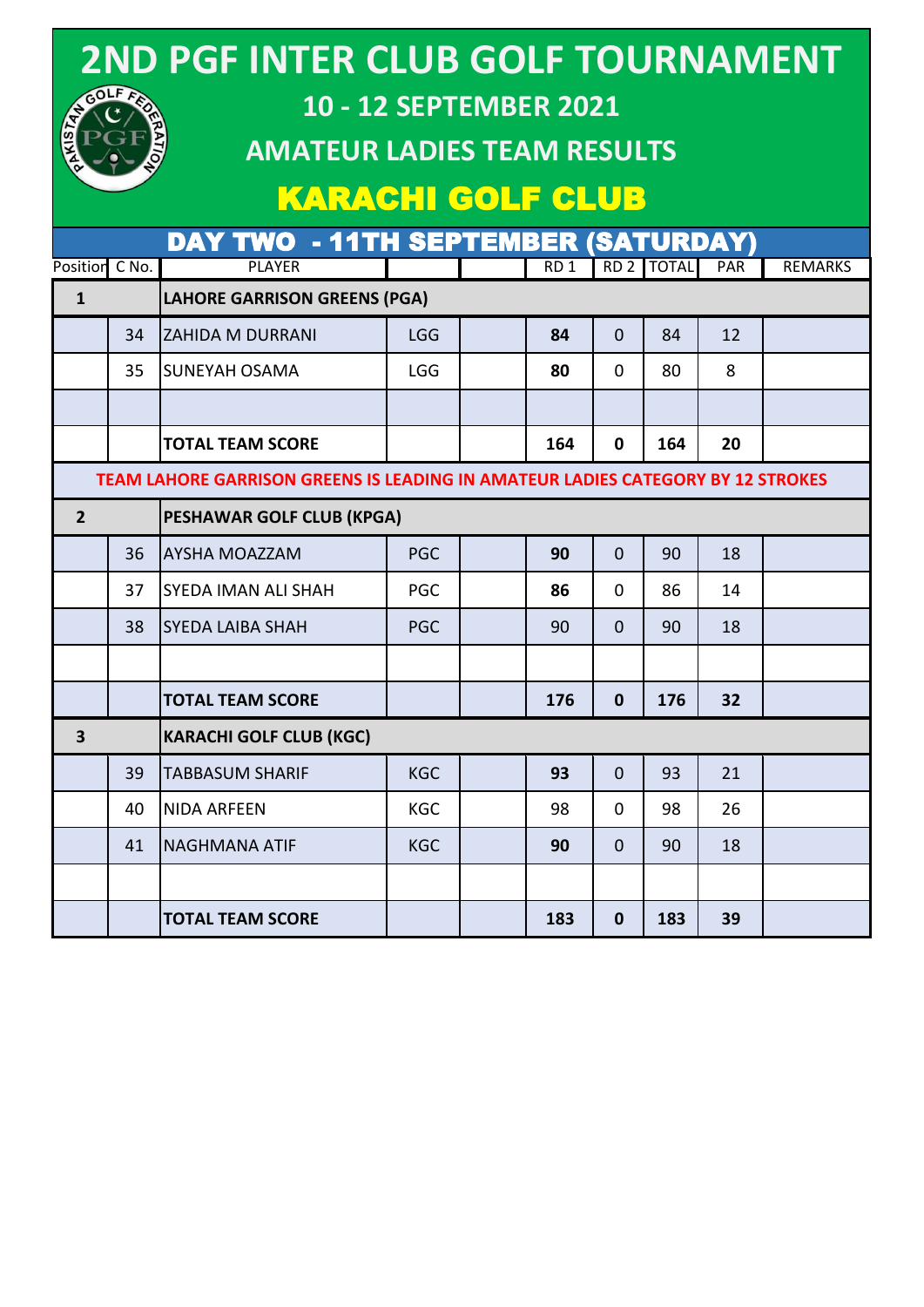| 2ND PGF INTER CLUB GOLF TOURNAMENT<br>GOLF FED<br><b>10 - 12 SEPTEMBER 2021</b><br><b>KISTAT</b><br>JUNIOR BOYS CATEGORY B TEAM RESULTS<br><b>KARACHI GOLF CLUB</b><br><b>DAY TWO - 11TH SEPTEMBER (SATURDAY)</b> |         |                                                                           |            |  |                 |                 |              |                         |                |  |
|-------------------------------------------------------------------------------------------------------------------------------------------------------------------------------------------------------------------|---------|---------------------------------------------------------------------------|------------|--|-----------------|-----------------|--------------|-------------------------|----------------|--|
| Position                                                                                                                                                                                                          | $C$ No. | <b>PLAYER</b>                                                             |            |  | RD <sub>1</sub> | RD <sub>2</sub> | <b>TOTAL</b> | <b>PAR</b>              | <b>REMARKS</b> |  |
| $\mathbf{1}$                                                                                                                                                                                                      |         | <b>KARACHI GOLF CLUB (KGC)</b>                                            |            |  |                 |                 |              |                         |                |  |
|                                                                                                                                                                                                                   | 45      | <b>ABDULLAH ANSAR</b>                                                     | <b>KGC</b> |  | 72              | $\Omega$        | 72           | $\overline{0}$          |                |  |
|                                                                                                                                                                                                                   | 46      | <b>SHAHVAIZ ABBAS</b>                                                     | <b>KGC</b> |  | 75              | $\Omega$        | 75           | 3                       |                |  |
|                                                                                                                                                                                                                   | 47      | <b>AYAN AHMAD ALI</b>                                                     | <b>KGC</b> |  | 86              | $\Omega$        | 86           | 14                      |                |  |
|                                                                                                                                                                                                                   |         |                                                                           |            |  |                 |                 |              |                         |                |  |
|                                                                                                                                                                                                                   |         | <b>TOTAL TEAM SCORE</b>                                                   |            |  | 147             | $\mathbf{0}$    | 147          | $\overline{\mathbf{3}}$ |                |  |
|                                                                                                                                                                                                                   |         | TEAM KARACHI GOLF CLUB IS LEADING IN JUNIOR BOYS B CATEGORY BY 12 STROKES |            |  |                 |                 |              |                         |                |  |
| $\overline{2}$                                                                                                                                                                                                    |         | <b>LAHORE GARRISON GREENS (PGA)</b>                                       |            |  |                 |                 |              |                         |                |  |
|                                                                                                                                                                                                                   | 42      | <b>SHAHBAZ ALI</b>                                                        | <b>LGG</b> |  | 80              | $\Omega$        | 80           | 8                       |                |  |
|                                                                                                                                                                                                                   | 43      | <b>ABDUL HANNAN</b>                                                       | <b>LGG</b> |  | 97              | $\Omega$        | 97           | 25                      |                |  |
|                                                                                                                                                                                                                   | 44      | <b>REHAN BABAR</b>                                                        | <b>LGG</b> |  | 79              | $\Omega$        | 79           | 7                       |                |  |
|                                                                                                                                                                                                                   |         | <b>TOTAL TEAM SCORE</b>                                                   |            |  | 159             | 0               | 159          | 15                      |                |  |
| 3                                                                                                                                                                                                                 |         | <b>PESHAWAR GOLF CLUB (KPGA)</b>                                          |            |  |                 |                 |              |                         |                |  |
|                                                                                                                                                                                                                   | 48      | <b>ATTA UR REHMAN</b>                                                     | <b>PGC</b> |  | 87              | $\mathbf 0$     | 87           | 15                      |                |  |
|                                                                                                                                                                                                                   | 49      | <b>ADAN BUKHARI</b>                                                       | <b>PGC</b> |  | 95              | 0               | 95           | 23                      |                |  |
|                                                                                                                                                                                                                   | 50      | <b>M DANYAL</b>                                                           | <b>PGC</b> |  | 86              | $\mathbf{0}$    | 86           | 14                      |                |  |
|                                                                                                                                                                                                                   |         |                                                                           |            |  |                 |                 |              |                         |                |  |
|                                                                                                                                                                                                                   |         | <b>TOTAL TEAM SCORE</b>                                                   |            |  | 173             | $\bf{0}$        | 173          | 29                      |                |  |